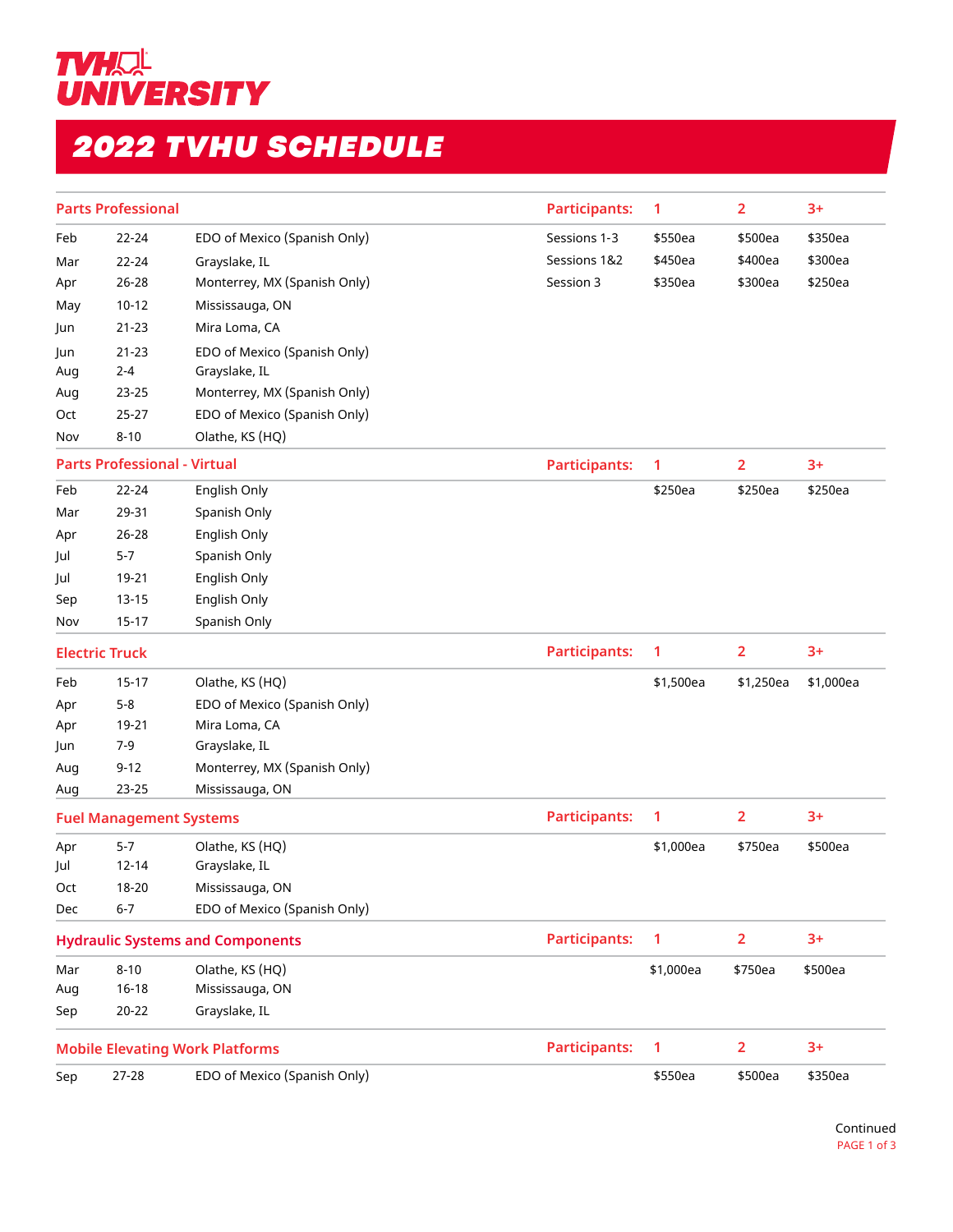## **TVHAL**<br>UNIVERSITY

## **Register now for one of the 2022 TVHU Training Sessions:**

|        | <b>Parts Professional</b>                                                       | # of Participants    Price Ea. |                    | Fee               |
|--------|---------------------------------------------------------------------------------|--------------------------------|--------------------|-------------------|
| σ      | Feb 22-24th, EDO of Mexico (Spanish Only) Days □ 1-3 □ 1&2 □ 3                  |                                | x                  | $\equiv$          |
| σ      | Mar 22-24th, Grayslake, IL Days 0 1-3 0 1&2 0 3                                 |                                | X                  | $\equiv$          |
| σ      | Apr 26-28th, Monterrey, MX (Spanish Only) Days □ 1-3 □ 1&2 □ 3                  |                                |                    |                   |
| σ      | May 10-12th, Mississauga, ON Days □ 1-3 □ 1&2 □ 3                               |                                | X                  | $\equiv$          |
| σ      | Jun 21-23rd, Mira Loma, CA Days □ 1-3 □ 1&2 □ 3                                 |                                | x                  | $\equiv$          |
| σ      | Jun 21-23rd, EDO of Mexico (Spanish Only)                                       |                                |                    |                   |
| $\Box$ | Aug 2-4th, Grayslake, IL Days □ 1-3 □ 1&2 □ 3                                   |                                | X                  | $\equiv$          |
| σ      | Aug 23-25th, Monterrey, MX (Spanish Only) Days □ 1-3 □ 1&2 □ 3                  |                                | x                  | $\equiv$          |
| σ      | Oct 25-27th, EDO of Mexico (Spanish Only) Days □ 1-3 □ 1&2 □ 3                  |                                | x                  | $\equiv$          |
| σ      | Nov 8-10th, Olathe, KS Days □ 1-3 □ 1&2 □ 3                                     |                                | X                  | $\equiv$          |
|        | Parts Professional - Virtual                                                    | # of Participants    Price Ea. |                    | Fee               |
| σ      | Feb 22-24th                                                                     |                                | X                  | $\equiv$          |
| σ      | Mar 29-31st (Spanish Only)                                                      |                                | X                  | $=$               |
| σ      | Apr 26-28th                                                                     |                                | x                  | $=$               |
| σ      | Jul 5-7th (Spanish Only)                                                        |                                | X                  | $\equiv$          |
| σ      | Jul 19-21st                                                                     |                                | x                  | $\equiv$          |
| σ      | Sep 13-15th                                                                     |                                | X                  | $=$               |
| σ      | Nov 15-17th (Spanish Only)                                                      |                                | X                  | $\equiv$          |
|        | <b>Electric Truck</b>                                                           | # of Participants    Price Ea. |                    | Fee               |
| σ      | Feb 15-17th, Olathe, KS                                                         |                                | x                  | $\equiv$          |
| $\Box$ | Apr 5-8th, EDO of Mexico, MX (Spanish Only)                                     |                                | X                  | $\equiv$          |
| σ      | Apr 19-21st, Mira Loma, CA                                                      |                                | x                  | $\qquad \qquad =$ |
| σ      | Jun 7-9th, Grayslake, IL                                                        |                                | X                  | $\equiv$          |
| σ      | Aug 9-12th, Monterrey, MX (Spanish Only)                                        |                                | x                  | $\equiv$          |
| σ      | Aug 23-25th, Mississauga, ON                                                    |                                | X                  | $\equiv$          |
|        | <b>Fuel Management Systems</b>                                                  | # of Participants    Price Ea. |                    | Fee               |
| σ      | Apr 5-7th, Olathe, KS                                                           |                                | X                  |                   |
| σ      | Jul 12-14th, Grayslake, IL                                                      |                                | x                  | $\equiv$          |
| σ      | Oct 18-20th, Mississauga, ON                                                    |                                | x                  | $\equiv$          |
| $\Box$ | Dec 6-7th, EDO of Mexico, MX (Spanish Only)                                     |                                | X                  | $=$               |
|        | <b>Hydraulic Systems and Components</b>                                         | # of Participants    Price Ea. |                    | Fee               |
| σ      | Mar 8-10th, Olathe, KS                                                          |                                | X                  | $\equiv$          |
| σ      | Aug 16-18th, Mississauga, ON                                                    |                                | X                  | $\equiv$          |
| $\Box$ | Sep 20-22nd, Grayslake, IL                                                      |                                | X                  | $\equiv$          |
|        | <b>Mobile Elevating Work Platforms</b>                                          | # of Participants    Price Ea. |                    | Fee               |
| σ      | Sep 27-28th, EDO of Mexico, MX (Spanish Only)                                   |                                | X                  | $\equiv$          |
|        | *Classes will be rescheduled if total enrollment does not reach 6 per training. |                                | <b>Grand Total</b> | $\equiv$          |

\*Anyone enrolling in a TVHU class will be billed the full amount once enrollment is received.

\*Virtual classes will run from 9:00am to 1:30pm CST each day, and will take place over Google Hangouts.

\*T-shirts are only provided for In-person class participants.

\*In-person classes will be held COVID restrictions permitting.